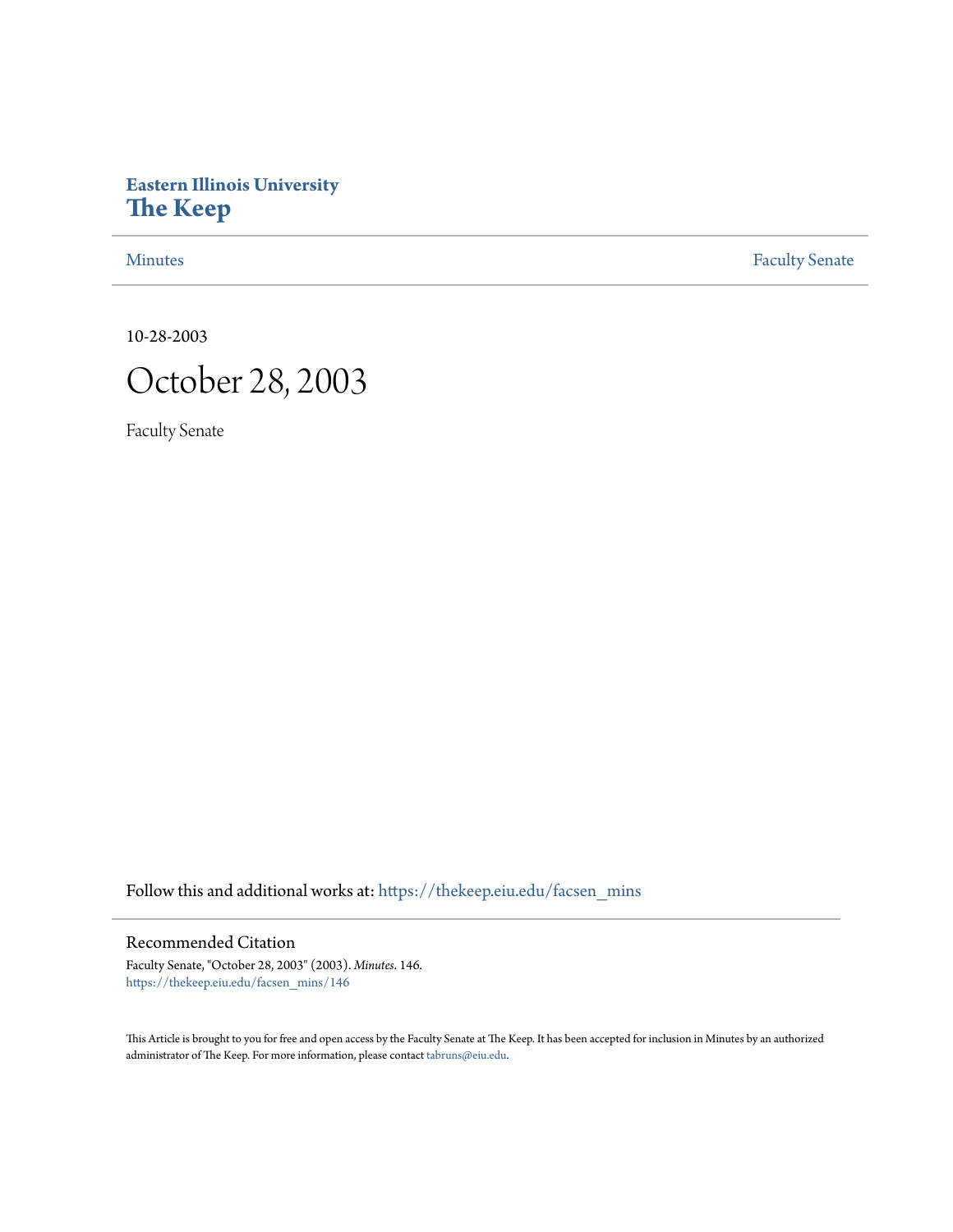# **FACULTY SENATE MINUTES FOR October 28, 2003 (Vol. XXXII, No. 10)**

The 2003-2004 Faculty Senate minutes and other information are available on the Web at http://www.eiu.edu/~FacSen The Faculty Senate agenda is posted weekly on the Web, at Coleman Hall 3556 and on the third-level bulletin board in Booth Library. Note: These Minutes are not a complete verbatim transcript of the Senate meeting.

### **I. Call to order by Chair David Carpenter at 2:00 p.m.** (Library Conference Room, Booth Library)

Present: J. Allison, R. Benedict, A. Brownson, D.Carpenter, D. Carwell, L. Comerford, R. Fischer, B. Lawrence, M. Monipallil, W. Ogbomo, J. Pommier, S. Scher, J. Stimac, M. Toosi, J. Wolski. Guests: B. Lord, B. Augustine, R. Sylvia, D. Renick, J. Hohenadel, C. Judy, A. Sartore, K. Weisbacher, N. Zegler.

**II. Approval of the Minutes of October 21, 2003:** Motion (Fischer/Wolski) to approve. Passed unanimously.

#### . **III. Announcements:**

- A. **The Senate requests faculty members to forward suggested topics for a faculty forum to Chair Carpenter.**
- B. **Anyone wishing to donate to the Luis Clay-Mendez Scholarship for Spanish students can send a check payable to Eastern Illinois University to the Department of Foreign Languages, C/O Steve Canfield.** Scher encouraged donations to the fund. He and Carpenter also suggested a range of ways to establish a service award in Distinguished Professor Luis Clay-Mendez's honor.

### **IV. Communications:**

- A. Lord (10/28): Memorandum concerning Interim Director of Grants and Research and intention to hold an open, national search during Spring 2004.
- B. W. Weber (10/22): Memorandum thanking the Senate for making the AFSCME document public and, thereby, affording him the opportunity to explain that he "did not receive any salary increase or any additional stipend for Fiscal Year 2003."
- C. J. Nilsen (10/23): E-mail extending offer to meet with "individual senators regarding the development program."
- D. B. Lord (10/23): E-Mail regarding Senate's recommendation about the Academic Calendar.
- E. B. Lord (10/23): E-Mail regarding Director of Grants and Research.
- F. R. Fischer (10/23): E-Mail questioning distribution of AFSCME document.
- G. J. Allison (10/24): E-Mail urging Senate to welcome communications from all sources able to provide the Senate information for deliberations.
- H. S. Scher (10/24): E-Mail stating that he did not intend for Chair Carpenter to ask L. Hencken about L. Hencken's additional duties and salary increase.
- I. R. Benedict (10/26): E-Mail objecting to tone of Chair Carpenter's follow-up letter asking J. Nilsen to clarify her intentions about declining a visit to the Senate.
- J. L. Hencken (10/27): E-Mail providing explanations for some of the increases listed in the AFSCME document, including his own increase, which was due not to increased duties, but to his contract renewal.
- K. J. Nilsen (10/27): E-Mail responding to Chair Carpenter's follow-up e-mail and mentioning a two-hour presentation about which the Senate might have interest. In addition, she writes, "Perhaps we could look at your schedule and our schedules to find a time to provide this type of overview later this semester or in the Spring."
- L. C. Judy (10/27): E-Mail expressing the Student-Faculty Relations Committee's suggestion that the Faculty Senate endorse a Student Senate Resolution concerning the Board of Trustees. **The Student Senate's Resolution is attached to these Minutes**.
- M. Minutes (10/13): College of Education and Professional Studies Curriculum Committee.
- N. C. Delman (10/28): Copy of DEN letter (10/22).
- O. J. Allison (10/28): E-Mail request that C. Delman share an e-mail letter to L. Hyder with the Senate.

### **V. Old Business:**

A. Committee Reports

Executive Committee: Chair Carpenter reported on the most recent CUPB meeting: B. Augustine asked the Senate to study itself as the CUPB intends to do with itself; Chair Carpenter requested that budget recommendations reach CUPB before they are sent to the Board so that CUPB can fulfill its advisory role in a meaningful way; Chair Carpenter reported that the Senate's resolution to reduce the size of CUPB was voted down by a majority of CUPB members. Allison noted that no one ever expected CUPB to vote to reduce the number of its own members and that the Senate's resolution requested the Interim-President and the President's Council to take action. Allison also pointed out that the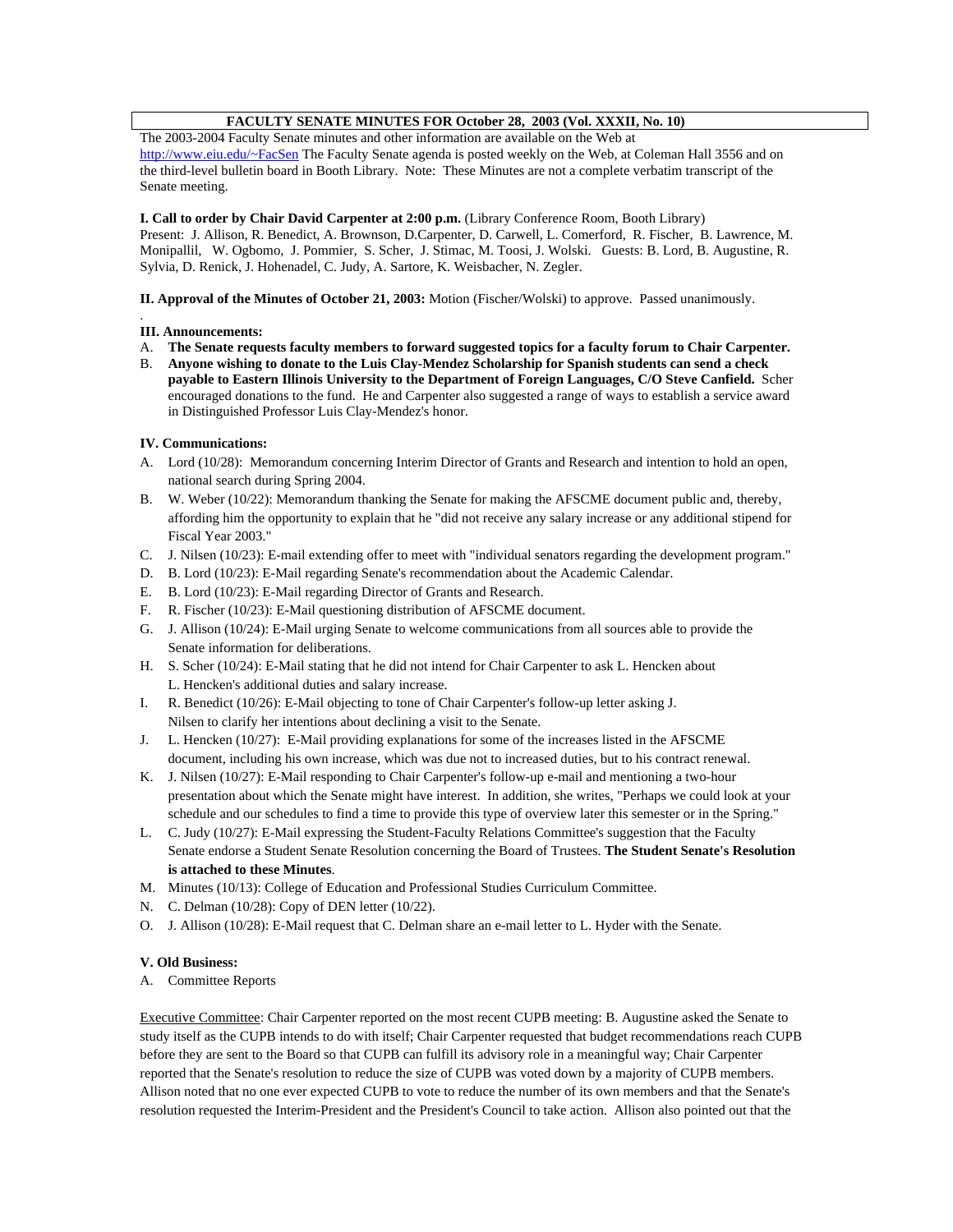Board's *Governing Policies* stipulate that CUPB should in particular provide a forum in which the faculty's voice will be heard. Asked about the membership of CUPB, Chair Carpenter explained that only eleven of the thirty-seven voting members of CUPB are regular members. Allison stressed the following: tenure-track/tenured faculty, not staff members, have sufficient security to offer independent opinions; faculty can best assess the planning and budget process in light of direct classroom experience in relation to the academic mission. The Senate awaits the decision of the Interim-President and the President's Council.

Nominations: Scher mentioned the need to fill a position on the Distinguished Faculty Awards Committee, and he explained procedures for doing so.

Student/Faculty Relations Committee: Scher noted that the group discussed a Student-Senate resolution concerning the Board of Trustees.

Staff/Faculty Relations Committee: Allison stated that the most recent Staff Senate Minutes express a need for a staff person to serve on the committee.

B. Resolution (Allison/Lawrence) Regarding the Board of Trustees:

**Whereas, Eastern Illinois University's Board of Trustees has cancelled an ongoing national search for a new president;**

**Whereas, the Board has violated its obligation to assure meaningful shared participation in university governance as specified in the Board's Governing Policies ("Article II, Section 5. Participation in University Governance");**

**Whereas, the Boards decision to end an ongoing search violates principles of equal opportunity for employment and competitive hiring;**

**Whereas, the Board has ignored requests to continue a national search and, in so doing, to assure open access to all eligible applicants;**

**Whereas, because of the foregoing reasons, the Faculty Senate of Eastern Illinois University lacks confidence in Eastern's current Board of Trustees, excepting the Board's student trustee, who voted against the Board's peremptory decision;**

**Whereas, the Faculty Senate wishes to establish improved working relationships between Eastern Illinois University and the Board of Trustees; therefore, be it**

*Resolved***: The Faculty Senate recommends that the Board of Trustees, in consultation with the Faculty Senate, accomplish the following goals: specify appropriate academic credentials for senior administrative positions; increase the number of faculty members on search committees for academic deans, vice-presidents, and presidents; consult and communicate with campus constituencies in a timely fashion; and assure that administrative searches are at least as open and competitive as those for tenuretrack faculty positions.**

In the course of discussion, Scher expressed his preference for the resolution passed by the Student Senate. Allison, in a point of order, stressed that the Senate should discuss the resolution at hand; then consider endorsing the Student Senate's resolution later on, since the Student Senate's and Faculty Senate's resolutions are "not mutually exclusive." He also noted that the Board rejected the views of The Faculty Senate, the representative from the Staff Senate, the DEN editorial page, and the Student Senate. Monipallil argued against the resolution at hand, calling it divisive. He noted that three Board members who helped UPI in negotiations with Eastern's previous president are still on the Board. Toosi indicated that he would not exchange his core values for the prospect of some future raise. Later, Chair Carpenter cautioned Senator's against interjecting negotiating issues into the debate. A range of Senators (Scher, Fischer, Benedict, Monipallil) believed the resolution would increase tensions. Other Senators (Comerford, Toosi, Allison, Lawrence) stressed their view that the resolution expresses a strong message of disapproval balanced by a positive recommendation for improved relations and search procedures.

An amendment was offered (Scher/Monipallil), including a friendly amendment (changing the word "threatened" to "strained" by Fischer):

**Whereas, the Faculty Senate feels that the recent Board of Trustees decision to suspend the national search for the University president has strained the working relationship between the EIU campus**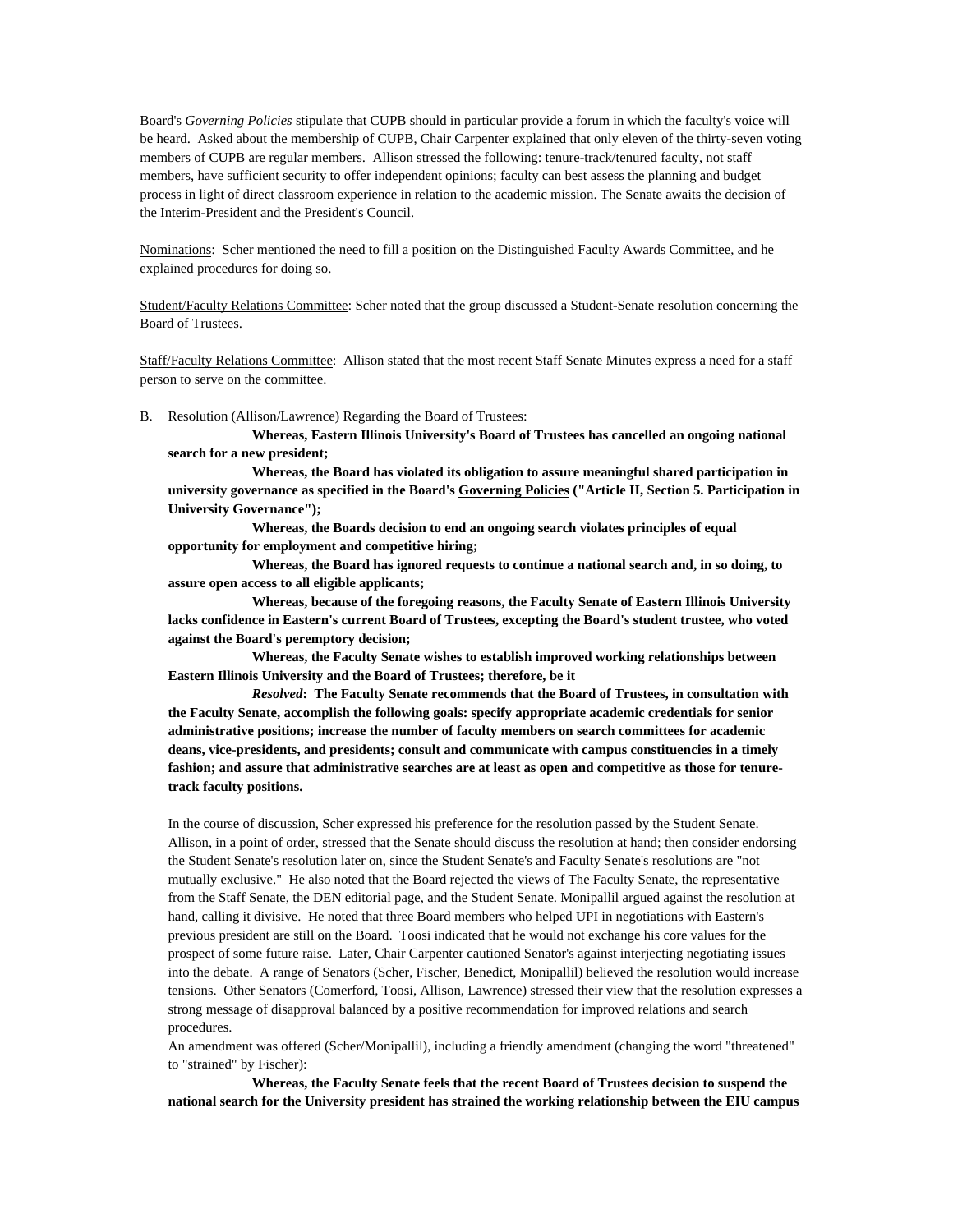**community and its Board of Trustees;**

**Whereas, the Faculty Senate wishes to establish improved working relationships for the best interest of EIU; therefore, be it**

*Resolved***: The Faculty Senate recommends that the Board of Trustees, in consultation with the Faculty Senate, work to accomplish the following goals: to specify appropriate academic credentials for senior administrative positions, to increase the number and role of faculty members on search committees for academic deans, vice-presidents, and presidents, to consult and communicate with campus constituencies in a timely fashion; and the assure that administrative searches remain open and competitive.**

This amendment was voted upon: **Yes: Benedict, Brownson, Fischer, Monipallil, Pommier, Scher, Stimac, Wolski. No: Allison, Carwell, Comerford, Lawrence, Toosi, Carpenter. Abstain: Ogbomo.**

After additional discussion, the amended motion passed as follows: **Yes: Wolski, Stimac, Scher, Pommier, Monipallil, Fischer, Brownson, Benedict. No: Toosi, Carwell, Carpenter, Allison. Abstain: Comerford, Lawrence, Ogbomo.**

- C. Status of Telefund Activities: Carpenter appointed Pommier, Monipallil, Allison, and Lawrence to meet with Dr. Nilsen. Allison expressed his hope that the subcommittee approach would not become a precedent since the Senate's Constitution recommends inviting vice-presidents to provide reports at the Senate in open session. Carpenter stated that in over eight years of service on the Senate, he could not recall any vice-president declining to meet with the Senate in open session.
- D. Chair Carpenter asked that the Commencement Committee business be removed from the Senate's agenda per the request of that committee.

#### **VI.New Business:**

- A. Topics for Annual Forum: Senators suggested the following topics as possibilities for the Faculty Forum: Productivity, Search Process for Administrators, Building Community on Campus, International Programs, Faculty Technology Needs. Ogbomo noted that a number of the topics fit within the broad category of Productivity.
- B. Commencement Committee: Chair Carpenter asked that the subject be taken off the agenda as requested by the **Committee.**
- C. Leadership in Minority Affairs: B. Lord conveyed his intention to seek an interim person. He has been meeting with a variety of campus groups, and he plans to begin an open, national search in the Spring.
- D. Director of Grants and Research: Dean Augustine and Richard Sylvia explained that an interim person will soon be chosen from the five candidates and that the intention is to begin an open, national search in the Spring.

## **Adjournment: The Senate adjourned at 3:10 P.M. Future Agenda Items:**

Activities of Enrollment Management, Commencement Committee, Academic/Faculty Advising, Evaluation of Administrators, Faculty Representation on the Board of Trustees, Facilities Naming Procedures, Shared Governance for Academic Technologies, Community Service Programs and Opportunities, EIU Foundation, Faculty Participation in Fund-Raising Priorities, Instructors with Bare Bachelors, Student Senate's Resolution Concerning Board of Trustees, Discussion of Senate Forum, Discussion of Print Quality/Format for Class Schedules.

Respectfully submitted,

John Allison